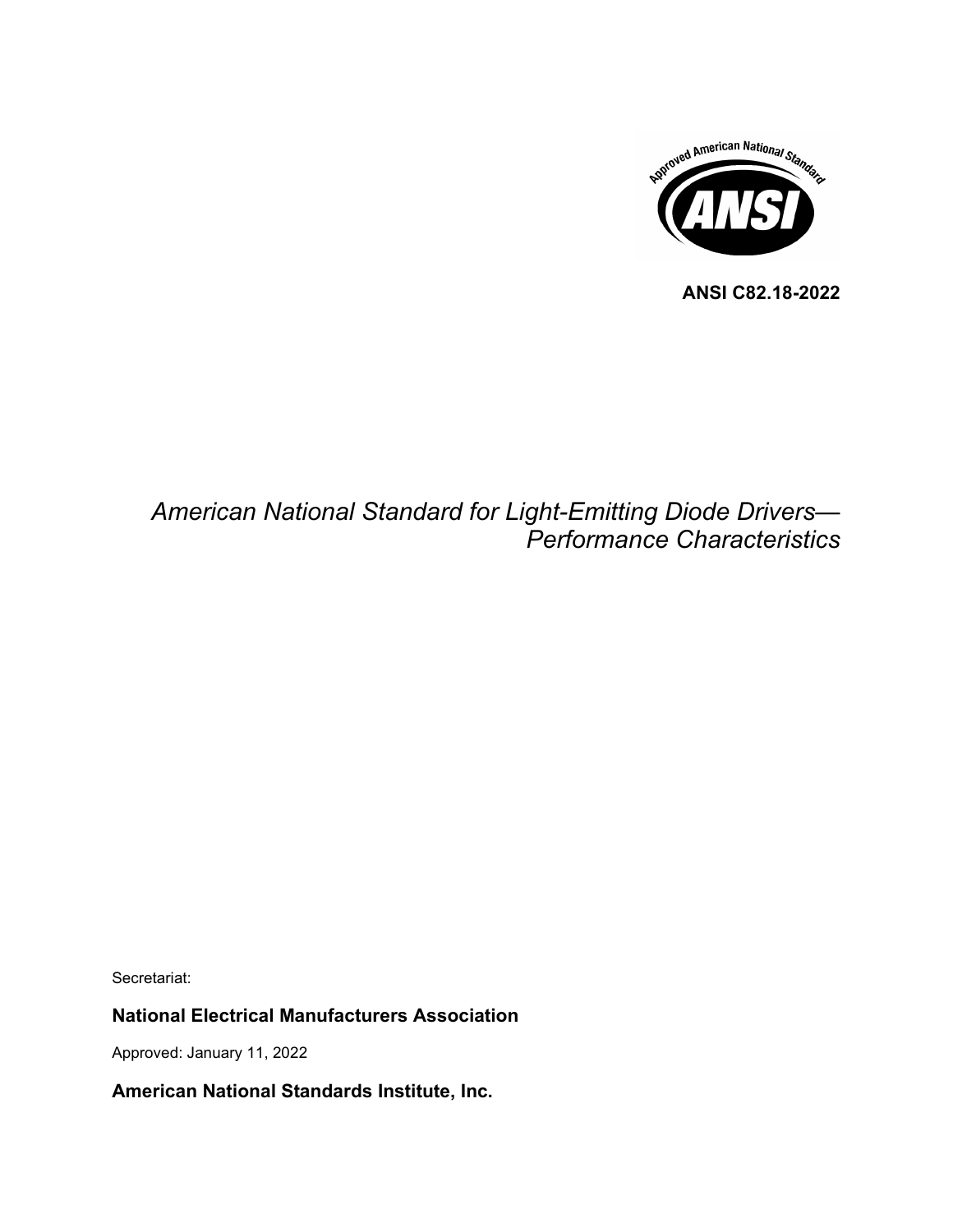#### **NOTICE AND DISCLAIMER**

The information in this publication was considered technically sound by the consensus of persons engaged in the development and approval of the document at the time it was developed. Consensus does not necessarily mean that there is unanimous agreement among every person participating in the development of this document.

American National Standards Institute (ANSI) standards and guideline publications, of which the document contained herein is one, are developed through a voluntary consensus standards development process. This process brings together volunteers and/or seeks out the views of persons who have an interest in the topic covered by this publication. While NEMA administers the process and establishes rules to promote fairness in the development of consensus, it does not write the document and it does not independently test, evaluate, or verify the accuracy or completeness of any information or the soundness of any judgments contained in its standards and guideline publications.

NEMA disclaims liability for any personal injury, property, or other damages of any nature whatsoever, whether special, indirect, consequential, or compensatory, directly or indirectly resulting from the publication, use of, application, or reliance on this document. NEMA disclaims and makes no guaranty or warranty, express or implied, as to the accuracy or completeness of any information published herein, and disclaims and makes no warranty that the information in this document will fulfill any of your particular purposes or needs. NEMA does not undertake to guarantee the performance of any individual manufacturer or seller's products or services by virtue of this standard or guide.

In publishing and making this document available, NEMA is not undertaking to render professional or other services for or on behalf of any person or entity, nor is NEMA undertaking to perform any duty owed by any person or entity to someone else. Anyone using this document should rely on his or her own independent judgment or, as appropriate, seek the advice of a competent professional in determining the exercise of reasonable care in any given circumstances. Information and other standards on the topic covered by this publication may be available from other sources, which the user may wish to consult for additional views or information not covered by this publication.

NEMA has no power, nor does it undertake to police or enforce compliance with the contents of this document. NEMA does not certify, test, or inspect products, designs, or installations for safety or health purposes. Any certification or other statement of compliance with any health or safety–related information in this document shall not be attributable to NEMA and is solely the responsibility of the certifier or maker of the statement.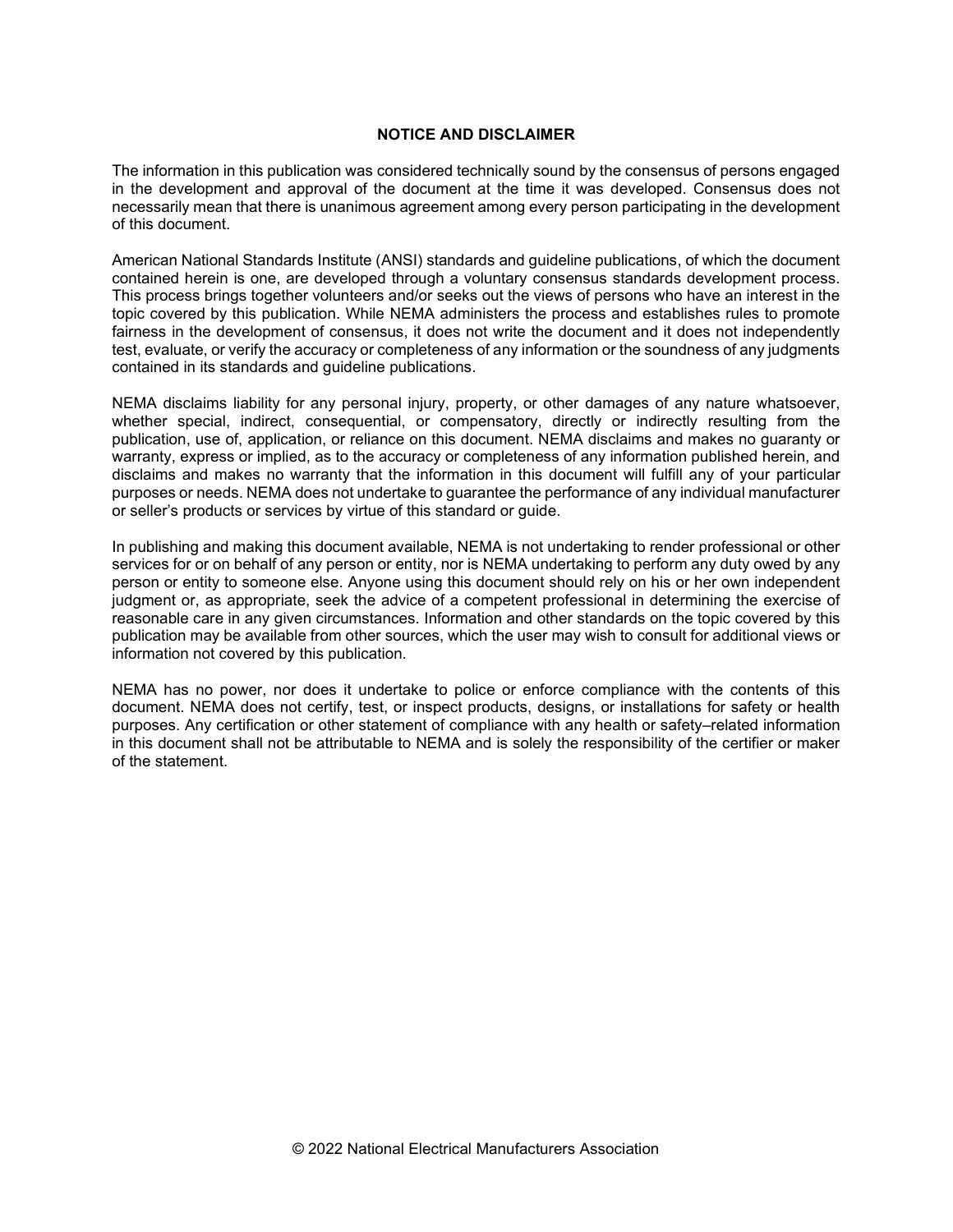# **AMERICAN NATIONAL STANDARD**

Approval of an American National Standard requires verification by The American National Standards Institute, Inc. (ANSI) that the requirements for due process, consensus, and other criteria for approval have been met by the standards developer. An American National Standard implies a consensus of those substantially concerned with its scope and provisions. Consensus is established when, in the judgment of the ANSI Board of Standards Review, substantial agreement has been reached by directly, and materially affected interests. Substantial agreement means much more than a simple majority, but not necessarily unanimity. Consensus requires that all views and objections be considered, and that a concerted effort be made toward their resolution.

The existence of an American National Standard does not in any respect preclude anyone, whether s/he has approved the standard or not, from manufacturing, marketing, purchasing, or using products, processes, or procedures not conforming to the standards. It is intended as a guide to aid the manufacturer, the consumer, and the general public.

The American National Standards Institute, Inc., does not develop standards and will in no circumstances give an interpretation of any American National Standard. Moreover, no person shall have the right or authority to issue an interpretation of an American National Standard in the name of the American National Standards Institute, Inc. Requests for interpretations should be addressed to the secretariat or sponsor whose name appears on this title page.

**CAUTION NOTICE:** This American National Standard may be revised or withdrawn at any time. The procedures of the American National Standards Institute, Inc., require that action be taken periodically to reaffirm, revise, or withdraw this standard. Purchasers of American National Standards may receive current information on all standards by calling or writing the American National Standards Institute, Inc.

*Published by:*

**National Electrical Manufacturers Association** 1300 North 17th Street, Suite 900 Rosslyn, VA 22209

www.nema.org

 2022 National Electrical Manufacturers Association. All rights reserved including translation into other languages, reserved under the Universal Copyright Convention, the Berne Convention for the Protection of Literary and Artistic Works, and the International and Pan American Copyright Conventions.

No part of this publication may be reproduced in any form, in an electronic retrieval system or otherwise, and without the prior written permission of the publisher.

Printed in the United States of America.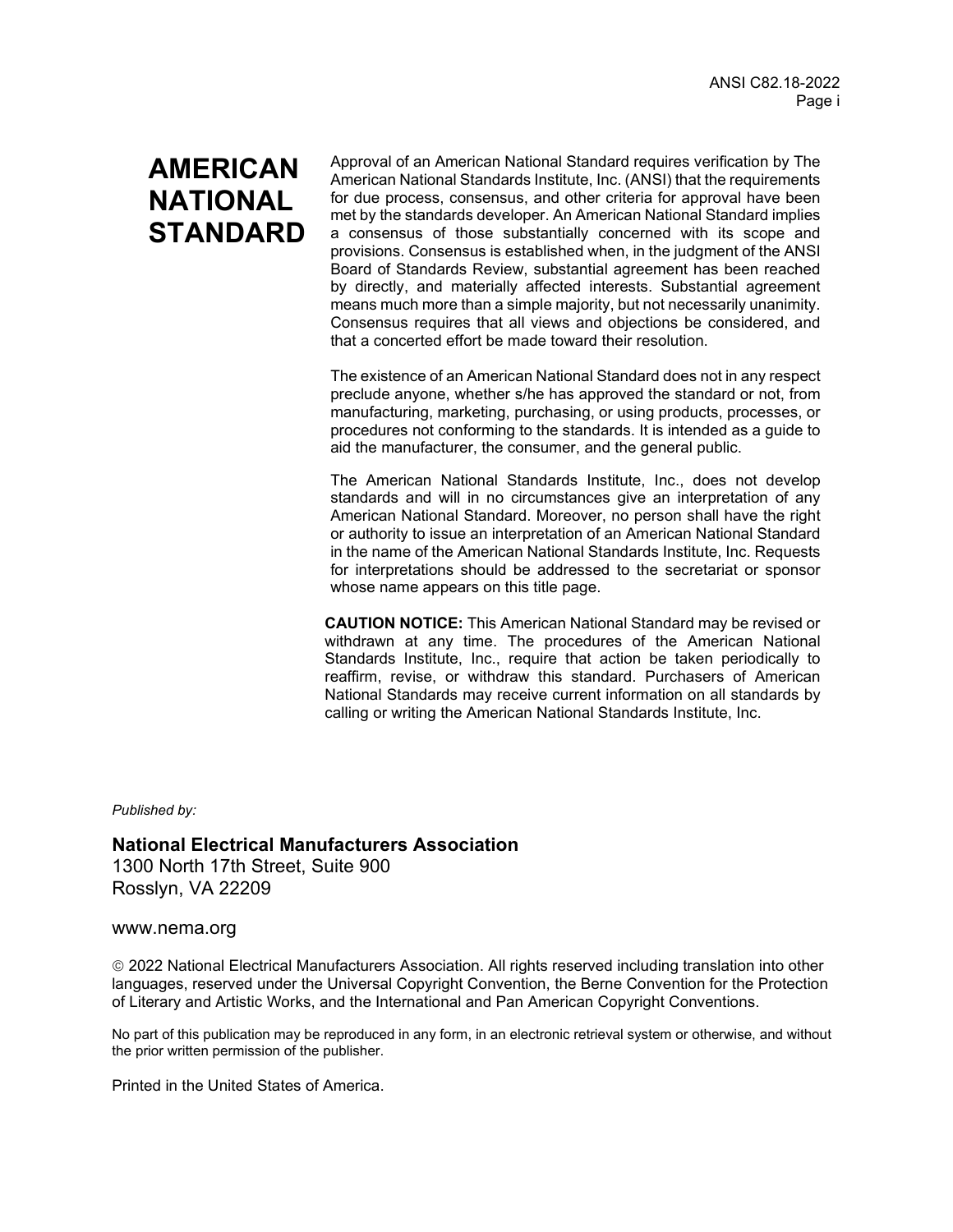ANSI C82.18-2022 Page ii

## **Foreword**

This foreword is not part of ANSI C82.18-2022.

LED Drivers have been developed to support the LED transformation of lighting applications. The National Electrical Manufacturers Association (NEMA) developed an industry consensus document describing some basic performance requirements, titled *NEMA SSL-1 Electronic Drivers for LED Devices, Arrays, or Systems*. NEMA SSL-1 provided specifications and operating characteristics of non-integral electronic drivers (power supplies) for LED devices, arrays, or systems intended for general lighting applications.

The C82 committee developed a consensus document describing the LED drivers test methods; ANSI C82.16 *American National Standard for Light-Emitting Diode Drivers—Methods of Measurement*. ANSI C82.16 describes the procedures to be followed and the precautions to be taken in measuring the performance of LED drivers. The scope includes, but is not limited to, LED drivers with these characteristics:

- General lighting, exterior lighting, and roadway lighting applications
- Input supply voltage up to 600 VDC or 600 VAC (50 or 60 Hz)
- Output open-circuit voltage of 600 V or less
- Constant-current or constant-voltage DC output
- PWM LED drivers
- Fixed, variable (dimmable), pulse width modulation, or programmable (tunable) output power
- External (standalone) or internal (enclosed in luminaire)
- Energy efficiency
- Driver Standby Power

NEMA and C82 member testing experience, based on ANSI C82.16 methods, contributed to drafting this document. Thus, this new standard, ANSI C82.18 *American National Standard for Light-Emitting Diode Drivers—Performance Characteristics*, and ANSI C82.16 *American National Standard for Light-Emitting Diode Drivers—Methods of Measurement* enables a consistent characterization of LED driver performance.

This is a new standard. Suggestions for improvement on this standard will be welcome. They should be sent to the following address:

Secretary of C82 National Electrical Manufacturers 1300 North 17<sup>th</sup> Street, Suite 900 Rosslyn, VA 22209

This standard was developed and approved for submittal to ANSI by the C82 Committee. Approval of this standard is not meant to imply that all committee members voted to approve it.

NOTE: The user's attention is called to the possibility that compliance with this standard could require use of an invention covered by patent rights.

By publication of this standard, no position is taken with respect to the validity of any such claim(s) or of any patent rights in connection therewith. If a patent holder has filed a statement of willingness to grant a license under these rights on reasonable and non-discriminatory terms and conditions to applicants desiring to obtain such a license, then details may be obtained from the Secretary.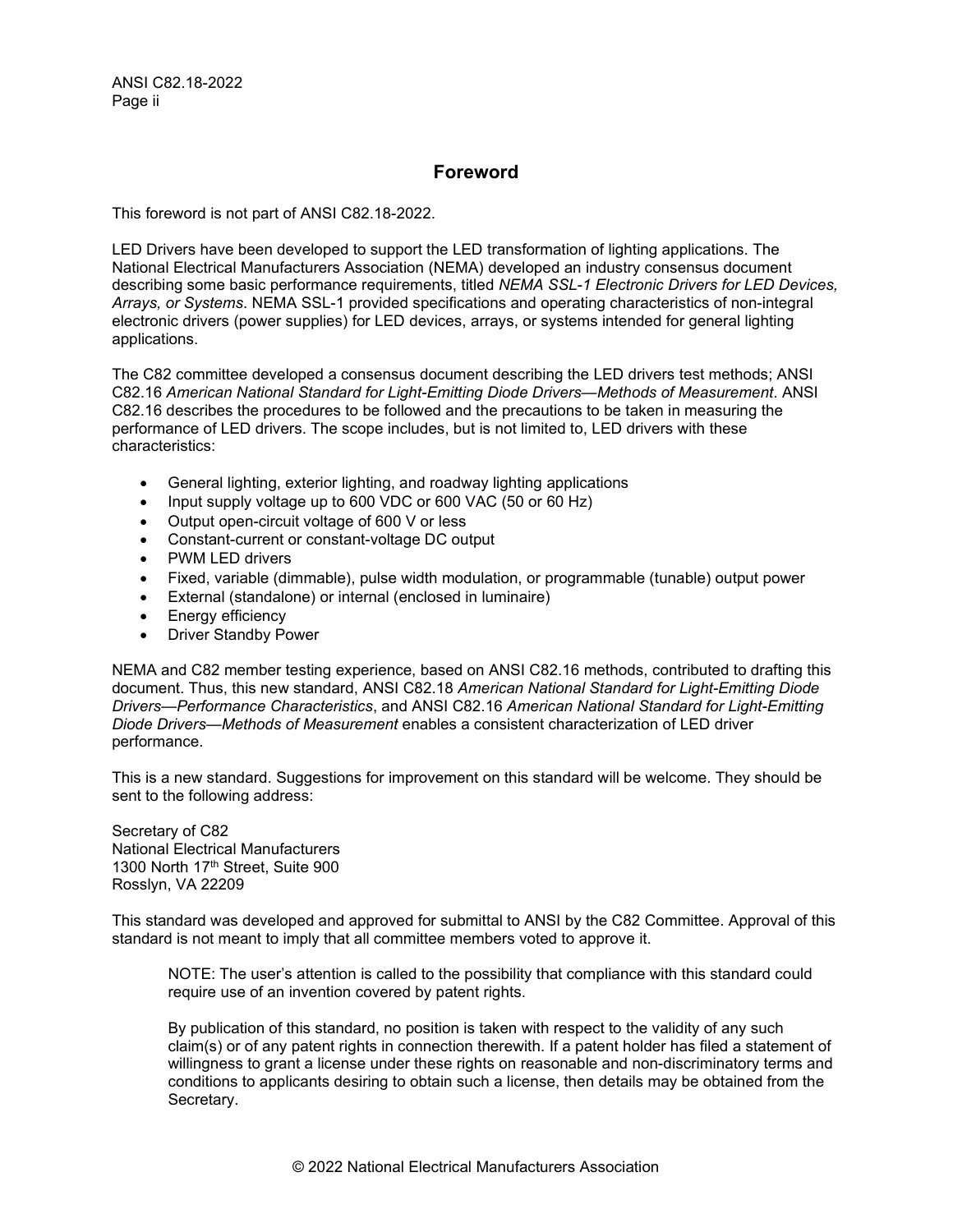### **CONTENTS**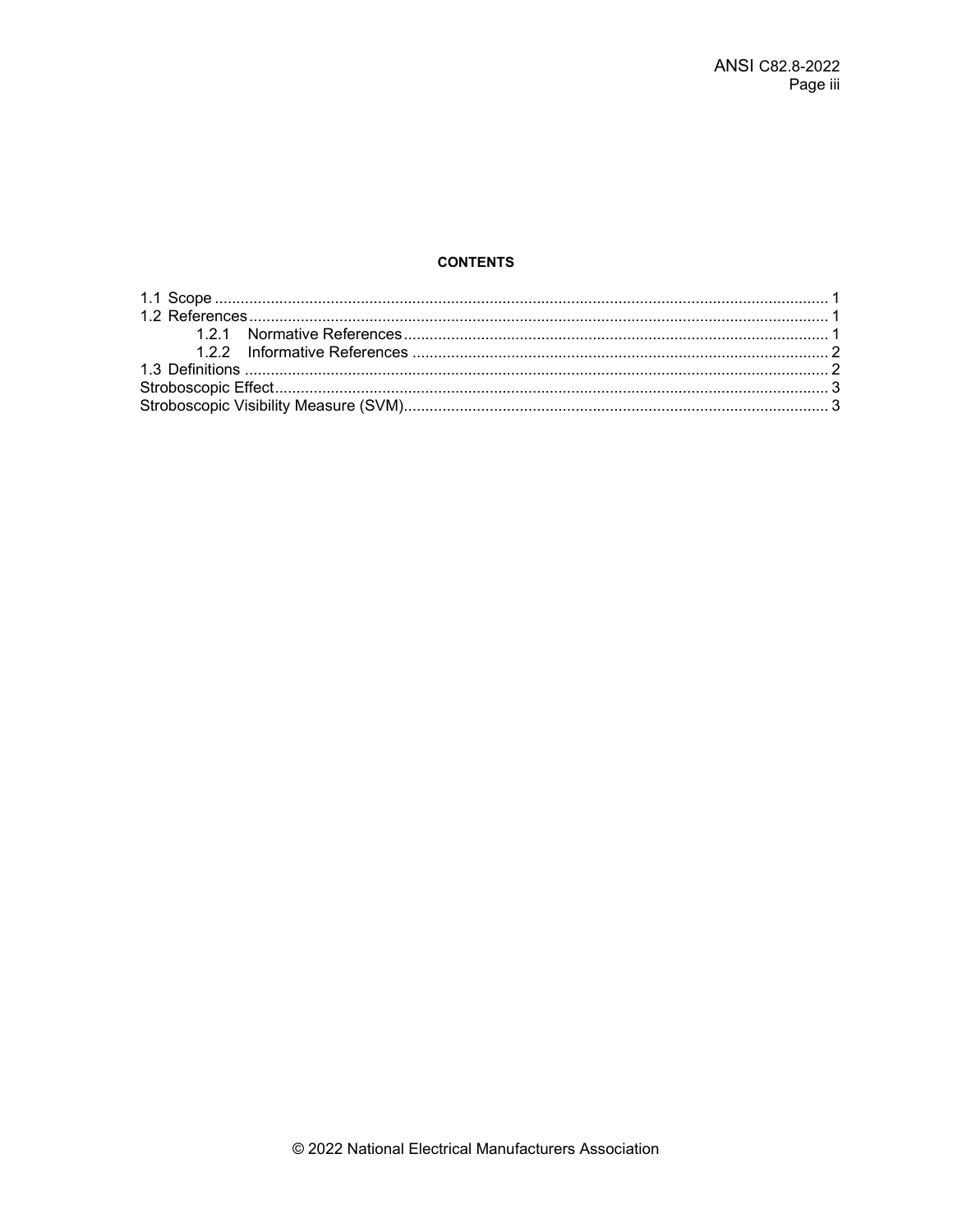ANSI C82.18-2022 Page iv

**< This page is left blank intentionally. >**